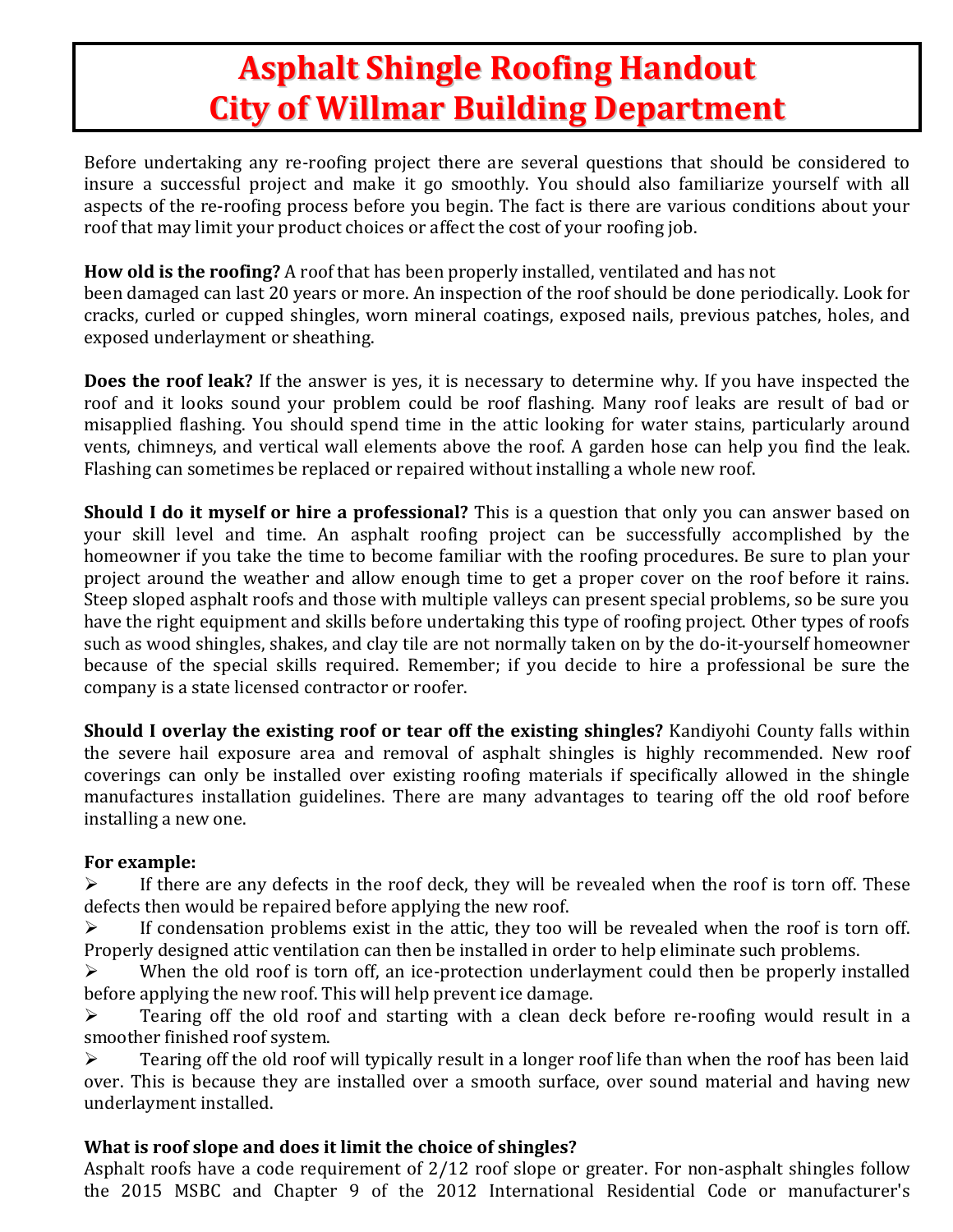specifications. The slope of the roof is measured by the vertical rise of the roof to the horizontal run and is expressed as a fraction. A 4/12 roof slope means the roof rises 4 inches for every 12 inches of horizontal roof span. Roof slopes do limit the choice of shingles that can be used and how the underlayment must be applied.

For example: A roof slope below 2/12 (low slope) may allow ice and water to back up under the shingles.

Roof slopes between 2/12 and 4/12 can use shingles, but require low-slope roof application techniques to take into account a greater potential for ice dam water backup. Slopes of 4/12 and above can use standard asphalt roofing applications. Always refer to the manufacturer's application instructions.



Always refer to the manufacturer's application instructions.



#### **ROOF VENTILATION**

**Ventilation is required.** Enclosed attics and enclosed rafter spaces formed where ceilings are directly applied to the underside of the roof rafters shall have cross ventilation for each separate space by ventilating openings protected against the entrance of rain and snow. Ventilation openings shall be provided with corrosionresistant wire mesh, with 1/8 inch minimum to 1/4 inch maximum openings.

**Minimum area.** The total net free ventilating area shall not be less than 1 square foot per 150 square feet of the area of the space ventilated except that the total area is permitted to be reduced to 1 square foot per 300 square feet, provided at least 50 percent and not more than 80 percent of the required ventilating area is provided by ventilators located in the upper portion of the space to be ventilated at least 3 feet above eave or cornice vents. As an alternative, the net free cross ventilation area may be reduced to 1 square foot per 300 square feet when a vapor barrier having a transmission rate not exceeding 1 perm is installed on the warm side of the ceiling. Even if you feel you have had satisfactory ventilation performance with your old roof, it might be necessary to add ventilation with your new roof to meet these standards.

**See the 2012 IRC section R806.**5 for requirements for the installation of non-vented attic systems.

#### **What function does shingle underlayment serve?**

An underlayment, commonly known as roofing felt, will:

- 1. Protect the roof deck from moisture prior to shingle application.
- 2. Provide a degree of back-up protection in the event water gets under roofing shingles.

Protection against ice dams can be obtained by using a special waterproof shingle underlayment at the eaves or lower edges of the roof, in addition to installing adequate ventilation and proper insulation in the attic. The code in Minnesota requires this special waterproof shingle underlayment to start at the eaves or lower edges of the roof and must extend a minimum of 24 inches beyond the exterior wall line. (Measured horizontally not diagonally up the roof slope)

**How can you determine if the roof is properly ventilated?** A roof needs to breathe. An effective ventilation system will help prevent attic heat build-up; attic moisture and condensation; weather